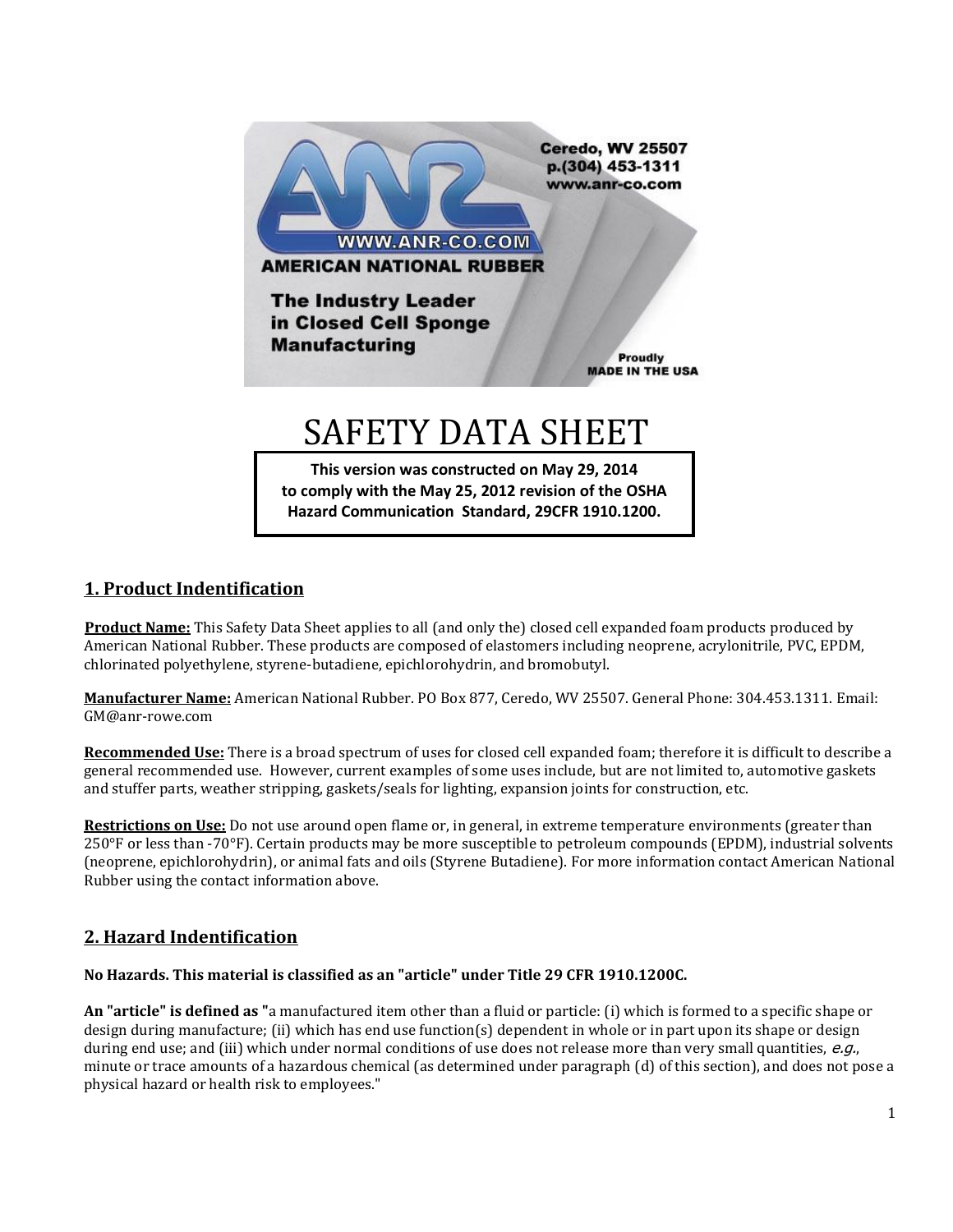# **3. Composition/Information on Ingredients**

**Not Applicable - See section 2.**

## **4. First Aid Measures**

| Ingestion         | No adverse effects anticipated. Contact physician if<br>needed.                |
|-------------------|--------------------------------------------------------------------------------|
| <b>Skin</b>       | Wash with soap and water if rash occurs. Contact<br>physician if rash persists |
| Eve               | Flush with water. Contact physician if irritation persists.                    |
| <b>Inhalation</b> | Not applicable                                                                 |

# **5. Firefighting Measures**

| <b>Flash Point:</b>                     | Not Applicable                                                                                                              |
|-----------------------------------------|-----------------------------------------------------------------------------------------------------------------------------|
| <b>Extinguishing Media:</b>             | Water, ABC Dry Chemical                                                                                                     |
| <b>Special Firefighting Procedures:</b> | This material burns in case of fire. Wear self-<br>contained breathing apparatus to prevent<br>inhalation of noxious gases. |

#### **6. Accidental Release Measures**

**If material is accidentally released or spilled:** Apply normal clean up procedures and store for re-use or disposal. Dispose in accordance with federal, state, and local waste disposal regulations.

# **7. Handling and Storage**

| <b>Storage Temperature:</b>                          | Ambient $(32^{\circ}F - 85^{\circ}F)$ |
|------------------------------------------------------|---------------------------------------|
| <b>Storage/Transport Pressure:</b>                   | Atmospheric                           |
| <b>Special Precautions for Handling and Storage:</b> | None                                  |

## **8. Exposure Controls/Personal Protection**

| OSHA Permissible Exposure Limits (PEL's): | Not Applicable                                                                         |
|-------------------------------------------|----------------------------------------------------------------------------------------|
| Threshold Limit Values (TLV's):           | Not Applicable                                                                         |
| <b>Engineering Controls:</b>              | Local exhaust is recommended for airborne dust,<br>fumes and vapors in confined areas. |
| PPE:                                      | Medium duty cloth gloves and appropriate safety<br>glasses are recommended.            |